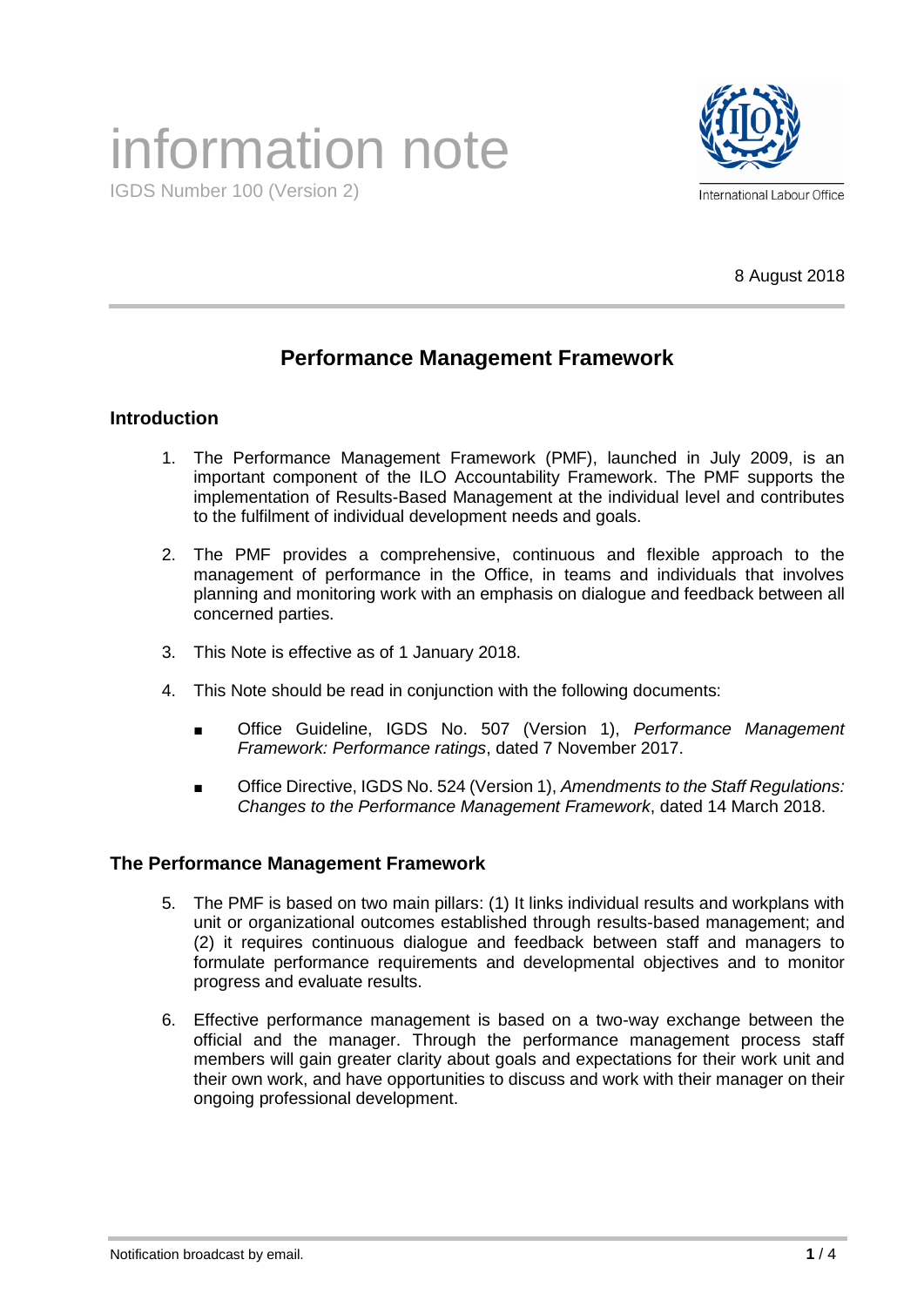#### **The performance appraisal process**

- 7. Performance management is an ongoing activity, and at certain points in the year the outcomes of performance discussions are formally recorded using online forms in the Performance Management Module of ILO People. Either party may initiate the performance discussion, but the direct supervisor has the overall responsibility for ensuring that the dialogue takes place. The appraisal process comprises:
	- (a) **Beginning of cycle**  a discussion to establish three to five outputs linked to unit or departmental outcomes and the staff member's job description; three key competencies particularly relevant for the achievement of the outputs and the staff member's job role; and one or more developmental objectives aligned with the individual development needs and/or career aspirations of the staff member. The relative importance of the different outputs and competencies in the appraisal should be discussed. A managerial output is automatically assigned to all supervisors and should be discussed to clarify expected accountabilities.
	- (b) **Mid-term review**  a discussion to review progress against what was planned at the beginning of the cycle, allowing for a redirection of efforts if required. The timing of the mid-term review is flexible. Formal documentation at the mid-term review is recommended if any of the following conditions apply:
		- (i) The direct supervisor or official indicate that they wish to record progress or make changes.
		- (ii) The work priorities have changed requiring the establishment of one or more new outputs.

Formal documentation of the mid-term review is mandatory if there are performance issues and for officials on probation.

- (c) **End of cycle**  a discussion to assess results achieved against what was agreed on at the beginning of cycle and possibly refined at the mid-term review.
- (d) Between the mid-term and the end of cycle reviews, **upward feedback** is completed in respect of officials with supervisory responsibilities, other than those on probation. The online form includes an evaluation of values and competencies demonstrated by the direct supervisor, and his/her overall effectiveness. The upward feedback results are taken into account during the end of cycle discussion and review, and also assist in identifying developmental needs.
- (e) A **multiple rater feedback** exercise is undertaken for officials on probation, to include input from three to five colleagues familiar with their work. For responsible chiefs, the colleagues selected must include at least three direct reports.

# **Performance appraisal review periods**

- 8. All staff with Fixed Term (FT) or Without Limit of Time (WLT) contracts, except those on probation, follow an annual performance cycle that is aligned with the calendar year.
- 9. Upon transfer or appointment of staff who are not on probation, any period of six months or more between the entry on duty date and the end of the calendar year shall be covered by an initial appraisal until the end of that calendar year. Any period of less than six months shall be covered by the appraisal for the subsequent calendar year.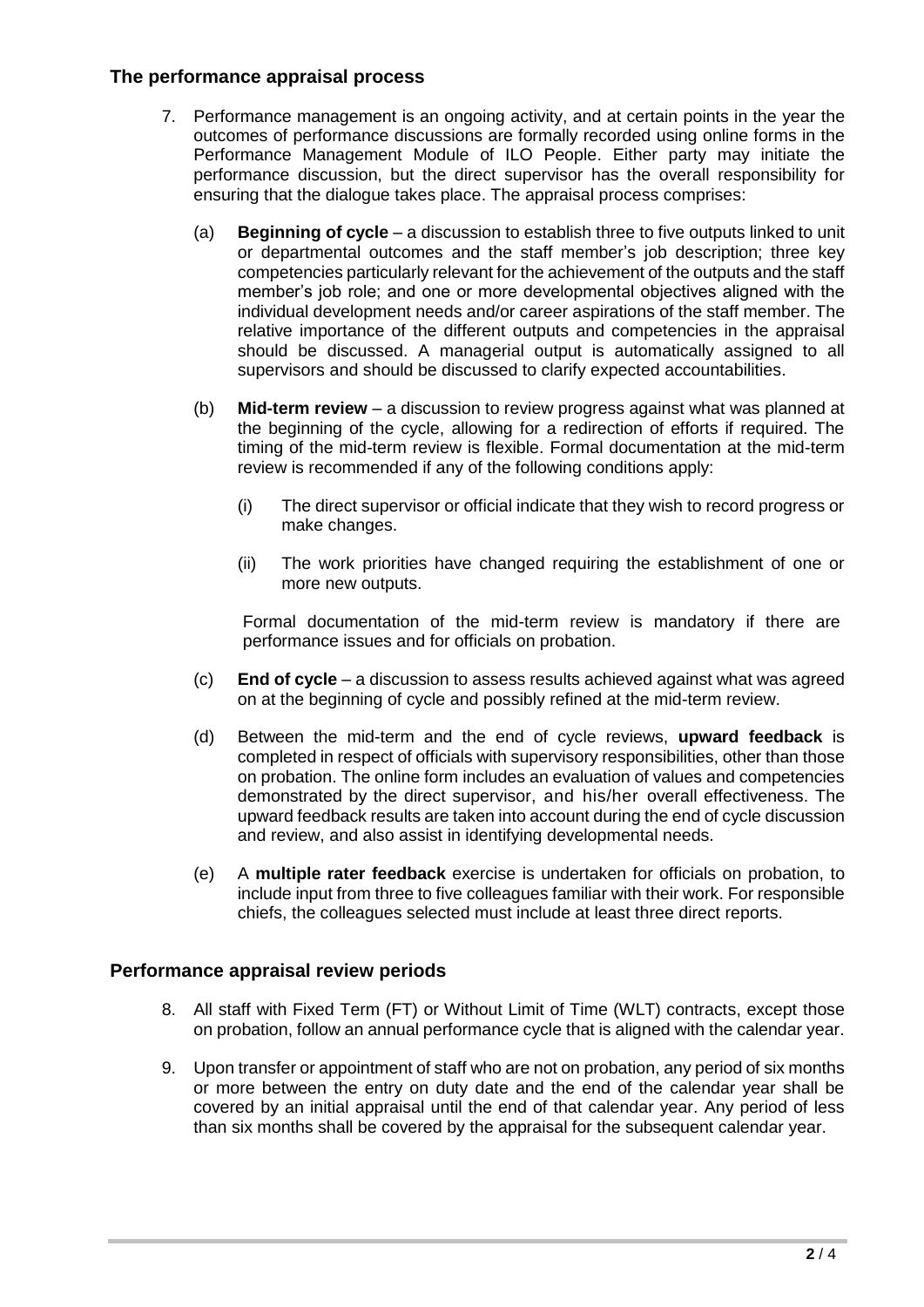10. The performance cycle for officials on probation is dependent on their entry on duty date. Any intervening period of six months or more between the end of the final probationary appraisal and the start of the next calendar year, shall be subject to an appraisal covering the period to the end of the current calendar year. Any intervening period of less than six months shall be covered by the subsequent appraisal cycle.

#### **Measurement of performance**

- 11. At the end of cycle, a discussion takes place to assess the results/level achieved on the expected outputs, selected competencies, and developmental objective and to identify challenges/lessons learned. The relative importance of the different outputs and competencies in the appraisal is an important element to take into account to ensure a consistent overall rating at the end of cycle.
- 12. An **overall performance rating** is provided by the manager after consideration of the performance conversation, the official's self-assessment and the manager's own assessment. A five-point rating scale applies to the evaluation of outputs, competencies and overall performance. For guidance in using the five-point scale for evaluating overall performance please refer to the information available on the [Intranet.](http://www.ilo.org/dyn/hrd/intranet.file_open?p_reference_id=3681) Most ratings must be justified on the form with specific examples.
- 13. Where applicable, Upward Feedback and Multiple Rater results provide additional input for the assessment of performance.

#### **Rewards and recognition**

- 14. The rewards and recognition framework supports and promotes an organizational culture that recognizes excellent performance. In addition to formal mechanisms, managers are encouraged to take advantage of opportunities to recognize and show appreciation for individual and team excellence.
- 15. Rewards and recognition mechanisms include: ILO Recognition Awards, <sup>1</sup> merit increments, promotion linked to the official's record of service, titularization, etc. Modalities of each of these mechanisms are covered in separate IGDS documents. For administrative exercises where the level of performance of duties is part of the evaluation criteria, the five-point scale will be applied.
- 16. The granting of merit increments is aligned with the annual performance cycle. Merit increments for a given year will be awarded effective from 1 July of the following year.

#### **Managing underperformance**

17. Underperformance jeopardizes productivity and the achievement of individual and organizational goals and objectives. Managers observing underperforming staff should think about the possible reasons why (e.g. change in the nature of the work, need for training, unclear feedback, state of health, conflict in the workplace, or other circumstances beyond the control of the official, etc.) and then hold a discussion with the official at the earliest opportunity. A manager should not wait until a mid-term review or end of cycle to raise performance issues.

<sup>1</sup> [https://www.ilo.org/dyn/hrd/intranet.view\\_page?p\\_lang=en&p\\_id=1426.](https://www.ilo.org/dyn/hrd/intranet.view_page?p_lang=en&p_id=1426)